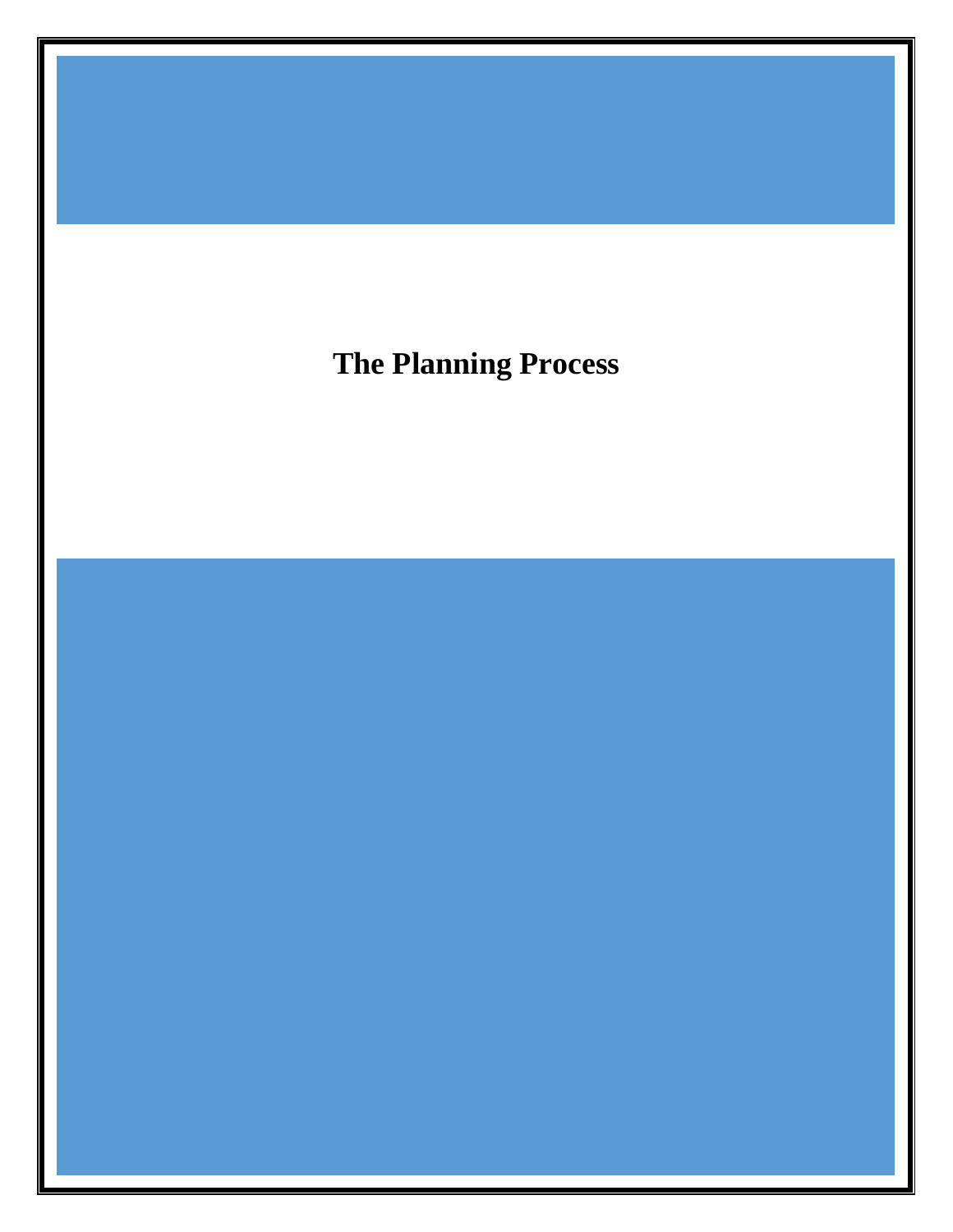# **Table of Contents**

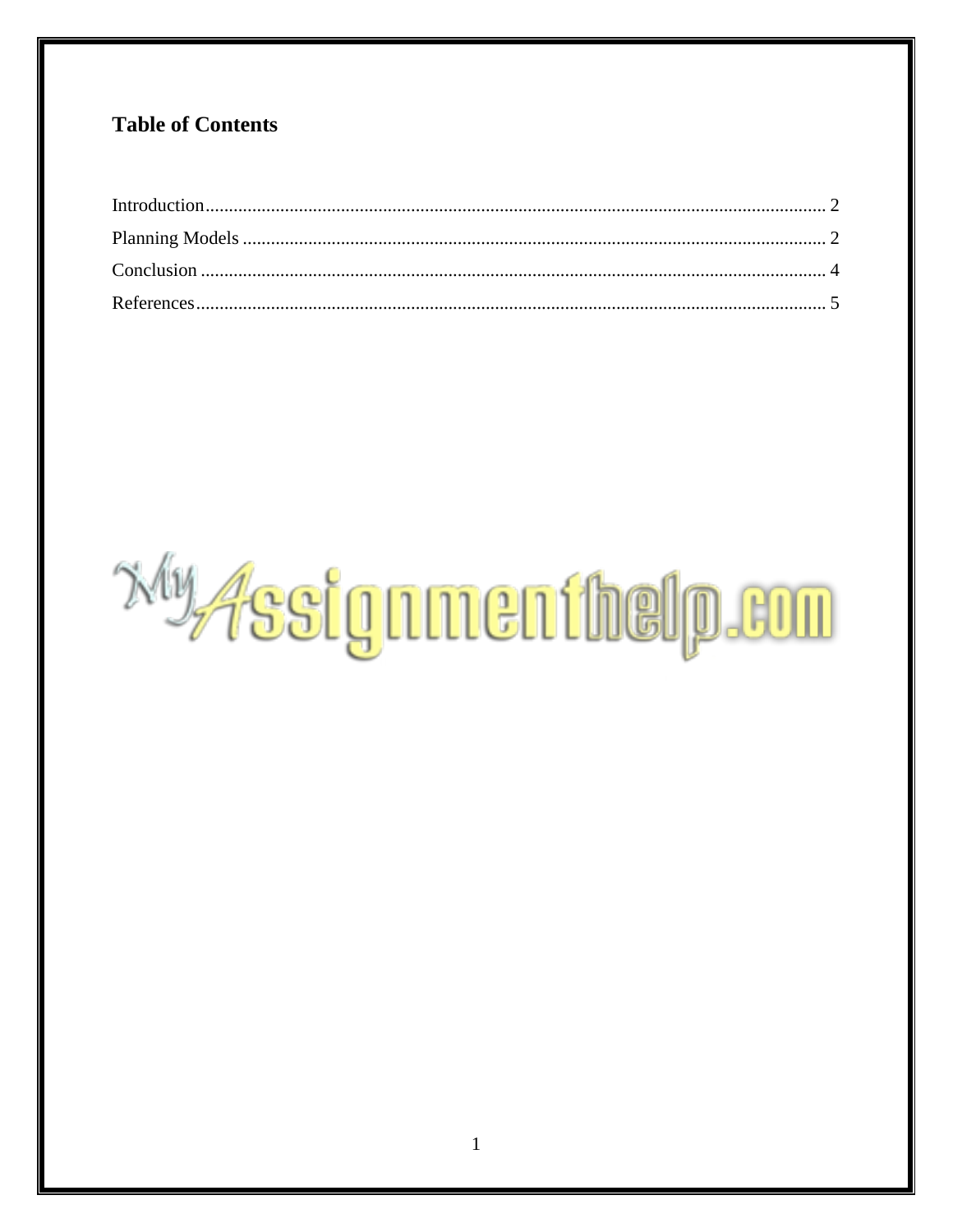### <span id="page-2-0"></span>**Introduction**

This paper develops an intelligent approach by comparing two planning models stated in two literature works. The plan is a statement of actual steps carried out by an organisation in order to achieve its objective. When an organisation begins to identify specific outcomes the planning process is said to have begun. Different targets maybe set by an organisation when a change in the environment is encountered. At the same time the organisations may make a plan of action to stabilise the working environment. The further sections of the report will discuss sequential steps taken into account for systematic planning.

#### <span id="page-2-1"></span>**Planning Models**

The process of systematic planning is as follows:-

- a) Defining the objective the desired outcomes should be specified in such a way that it depicts basically where one wants to go
- b) Determining where the person lies in relation with his/her objectives evaluation of
- current accomplishments should be done by knowing one's strength and weaknesses
- c) Developing Scenario by considering future aspects future events should be anticipated by generating various scenarios.
- d) Analyse among alternative actions list of events may be generated by careful evaluation in order to make proper plan
- e) Implementing the plan action should be taken and at the same time progress should be measured as well.

Two types of planning document were studied in which the first was able to set out local needs and strategy was made to meet those needs, in general terms the basic plan have been directed to the individual readership at different level for those who were basically interested in the authority related work - the users and providers of health services along with organizations that are run locally and their working was affected by the planning of health authority (John M. Bryson 2011). In three consecutive years various differences were seen in the plans at the time of execution The secondary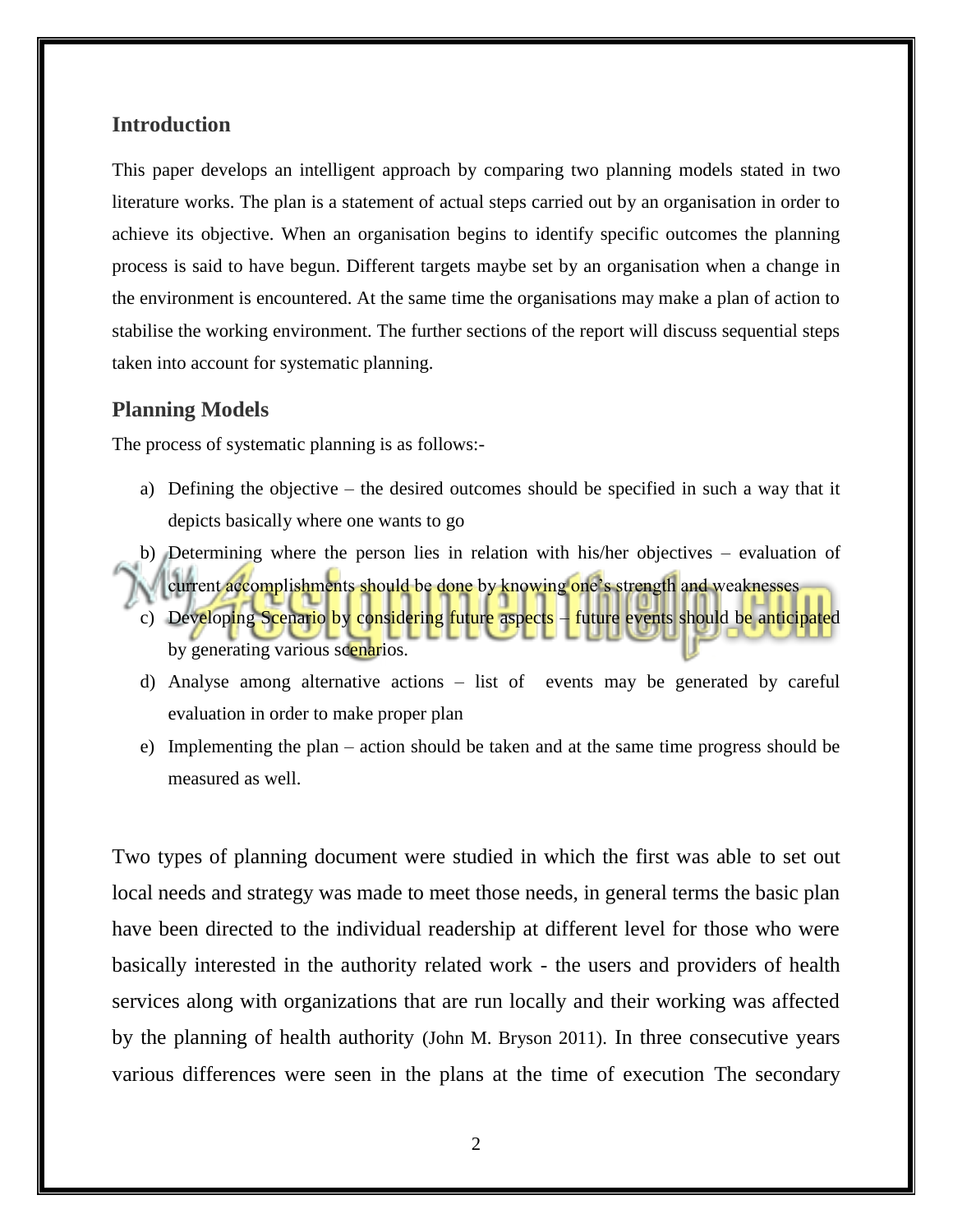document related to plan, which can be called as 'the Contract', was used to be produced at various different stage in the years that specified the various activities to be adapted by the authorities in particular upcoming years as it was required by regional health authority containing the next tier in the health service. The Contract was then directed to various health service providers that had well established transparent working action of plan, which were structured by reviewing the region of local health society. The Contract document was then systematically arranged so that it may become easy to plan something because that contract identified and highlighted success criteria and key tasks with dates specified to complete them.

Strategic planning is a process of defining the strategy and decisions taken in a direction to make use of resources by allocating their usage at proper place. It may also be known be control mechanisms for guiding and implementing particular strategies. This type of planning came to prominence in 1960's and from then was known to be an important aspect till strategic management (Michael Allison, Jude Kaye 2005). The plan may be executed by various strategists, involving various parties and sources related to research in the analysis of organization and its respective relationship with its environment. Those model of arranging  $(\rho \text{lanning})$  in a farreaching way 'contingent' movement can, ironically, be followed of the same source. In a study done by Edward Meyreson of Chicago lodging power it was discovered that the association didn't really take after a normal arranging model and that a 'political' measurement might have been intrinsic in arranging in the least levels (Schermerhorn, Osborn, Bien, Hunt 2011). They depict the arrangements of the power similarly as continuously being subject to choices settled on by different associations what's more entryway those instead vague finishes used to assess courses about activity were tied up for those hobbies for parts of the power. Authors identified a set about organisationally dependent procedures that worked with stopping those arranging procedure from being normal. Many approaches might serve finer for publicity purposes both will inspire the individuals inside the association furthermore to accomplish their tasks by successful planning.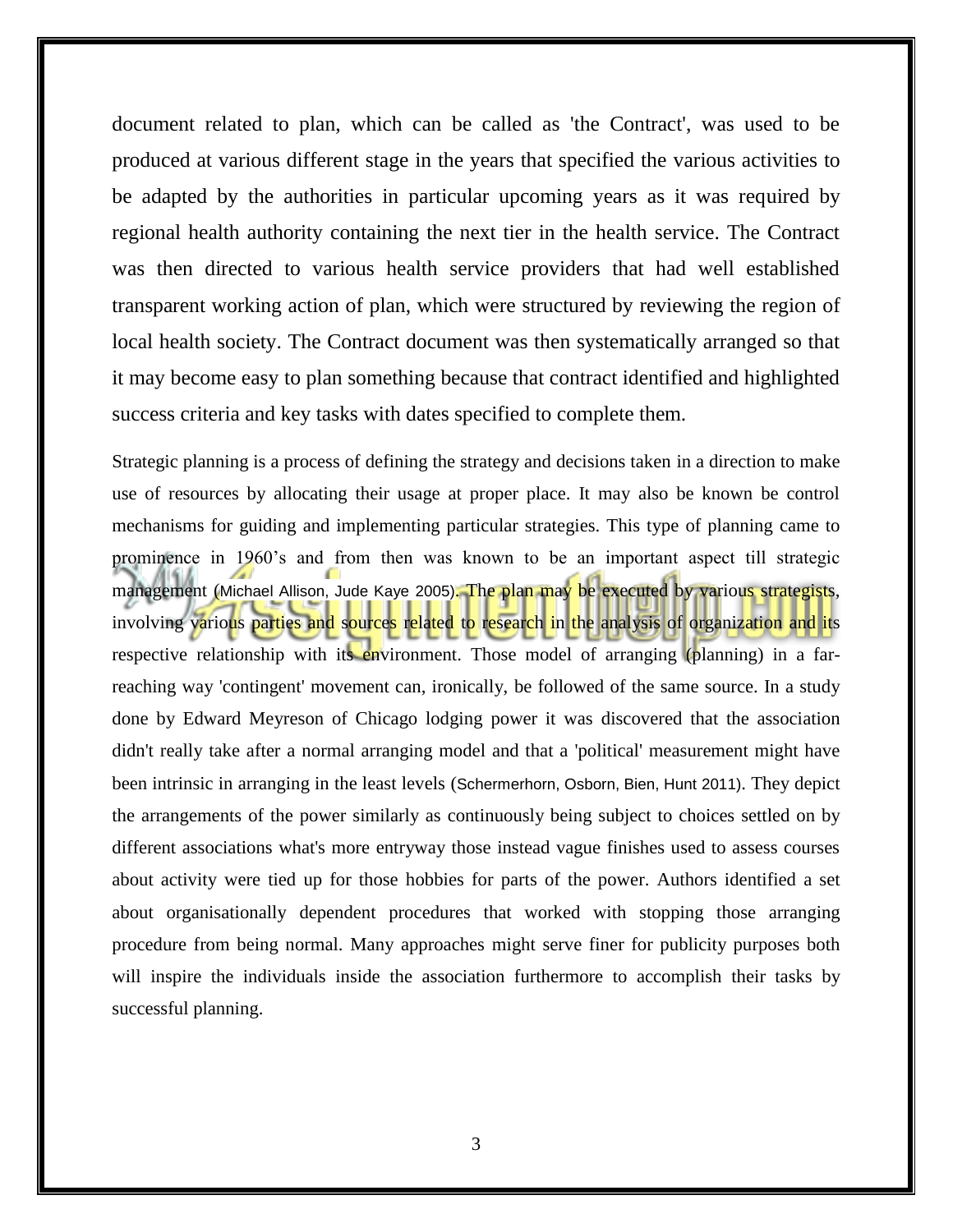## <span id="page-4-0"></span> **Conclusion**

This report is counterposed into two perspectives that are analytical in nature and talk about planning, the contingent and the rational, and suggested that this particular distinction has found new importance within the postmodern/modern debate. It should be known that the key difference between these perspectives deals with the way they conceive the relationship between action and knowledge. The planning model assumes knowledge to be both prior to and distinct from action and that the basic effectiveness of action is totally depend importantly on the rational organisation that considers knowledge an important aspect for planning and the structuring of systematic thought.

**WAssignmenthelp.com**